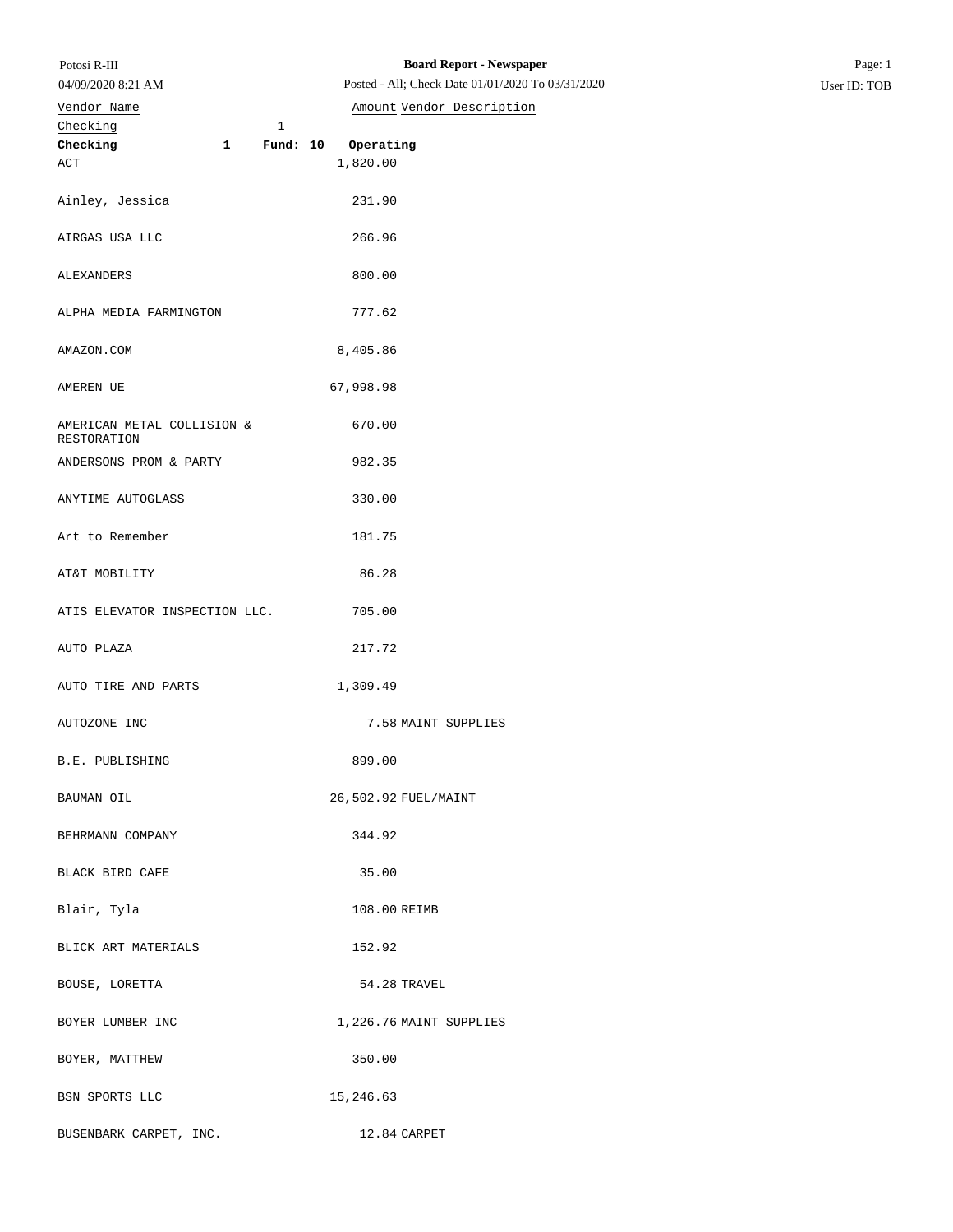| Potosi R-III                   | <b>Board Report - Newspaper</b>                   | Page: 2      |
|--------------------------------|---------------------------------------------------|--------------|
| 04/09/2020 8:21 AM             | Posted - All; Check Date 01/01/2020 To 03/31/2020 | User ID: TOB |
| Vendor Name<br>CAMILLO, TRICIA | Amount Vendor Description<br>204.30               |              |
|                                |                                                   |              |
| CAPE ELECTRICAL SUPPLY LLC     | 545.82 MAINT SUPPLIES                             |              |
| CAPE JANITOR SUPPLY            | 13,941.91                                         |              |
|                                |                                                   |              |
| CAPITAL SUPPLY COMPANY         | 60.94 MAINT SUPPLIES                              |              |
| CASNER, KASSANDRA              | 79.15                                             |              |
|                                |                                                   |              |
| CEDAR CREEK HARDWOODS          | 621.67                                            |              |
| CENTER FOR ED & EMPLOYMENT LAW | 134.95                                            |              |
|                                |                                                   |              |
| CENTRAL HIGH SCHOOL            | 275.00                                            |              |
| CENTRAL STATES BUS SALES       | 2,999.75 BUS GARAGE SUPPLIES                      |              |
|                                | 5,908.84 TELEPHONE                                |              |
| CENTURYLINK                    |                                                   |              |
| CHAMPIONSHIP TIMING            | 1,300.00                                          |              |
| CHAZELLE, TAMMY                | 159.42 REIMB                                      |              |
|                                |                                                   |              |
| CHEEKWOOD STUDIO,              | 499.00                                            |              |
| CHEMSEARCH                     | 281.25 SUPPLIES                                   |              |
|                                |                                                   |              |
| CHRISTOPHER, KATHRYN           | 17.82                                             |              |
| CINCIRIPINI, EMILY             | 42.99                                             |              |
|                                |                                                   |              |
| CLEAN UNIFORM COMPANY          | 1,295.04                                          |              |
| Coleman, Mariah                | 54.00                                             |              |
| CORDIA, MELISSA                | 181.97 REIMB                                      |              |
|                                |                                                   |              |
| COUNTRY MART                   | 1,097.00                                          |              |
| COX, JOHN                      | 48.60                                             |              |
|                                |                                                   |              |
| CULLIGAN                       | 129.30 WATER SOFTENER                             |              |
| CUSTOM MEETING PLANNERS        | 35.00                                             |              |
|                                |                                                   |              |
| DAVIS, RANDY                   | 2,179.41                                          |              |
| DEAN, TINY                     | 45.00                                             |              |
|                                |                                                   |              |
| DECKER EQUIPMENT               | 130.82                                            |              |
| DEMARINIS, ASHLEE              | 77.40                                             |              |
| DESE                           | 70.75                                             |              |
|                                |                                                   |              |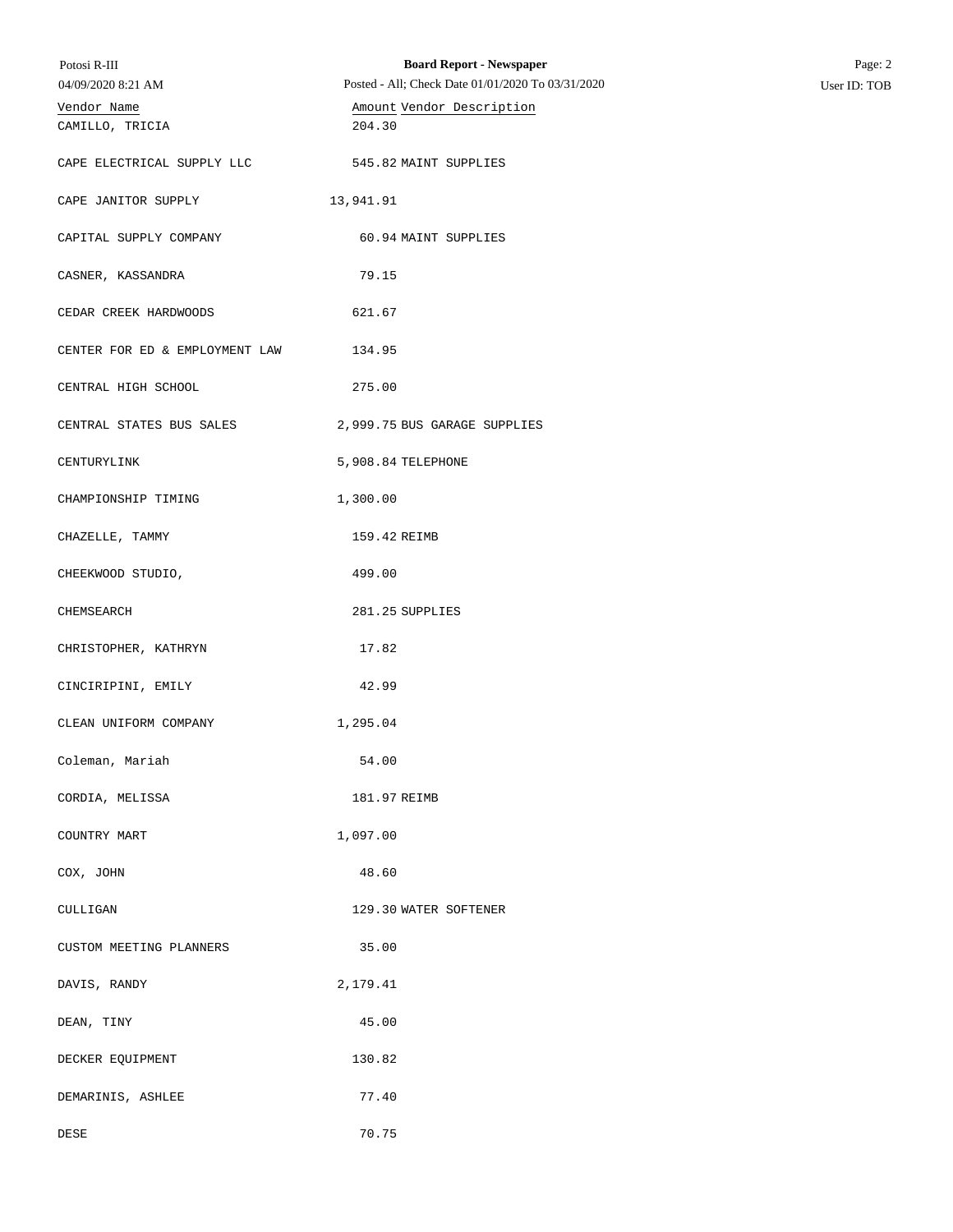| Potosi R-III                    | <b>Board Report - Newspaper</b>                   | Page: 3      |
|---------------------------------|---------------------------------------------------|--------------|
| 04/09/2020 8:21 AM              | Posted - All; Check Date 01/01/2020 To 03/31/2020 | User ID: TOB |
| Vendor Name                     | Amount Vendor Description                         |              |
| DESOTO ELECTRICAL PRODUCTS INC. | 1,422.63                                          |              |
| DESOTO HIGH SCHOOL              | 200.00                                            |              |
| DICKEY BUB                      | 122.97                                            |              |
| DICKINSON, BROOK                | 169.54                                            |              |
| DICKINSON, LORETTA              | 66.80                                             |              |
| DIFIORI, JOHN                   | 86.87                                             |              |
| DOCKINS BROADCAST GROUP         | 650.00                                            |              |
| DOMINO'S PIZZA                  | 100.00 PIZZA                                      |              |
| EASY FUNDRAISING CARDS          | 1,500.00                                          |              |
| EDMONDS ELECTRIC MOTOR          | 353.28 MOTORS/MAINT                               |              |
| ELDER, JODI                     | 488.12                                            |              |
| ELLIS BATTERY SPECIALISTS LLC   | 883.55                                            |              |
| ENHANCEMENTS, INC.              | 700.00                                            |              |
| FARMINGTON KNIGHT TENNIS        | 50.00                                             |              |
| Farr, Rebecca                   | 316.90                                            |              |
| FILTER SERVICES OF SAINT LOUIS  | 1,470.75                                          |              |
| FIREFLY COMPUTERS               | 489.00                                            |              |
| FISHER AUTO PARTS               | 523.67 SUPPLIES                                   |              |
| FITZWATER, SANDY                | 368.03 PAT TRAVEL                                 |              |
| FRESH AND CLEAN                 | 144.64                                            |              |
| FULTON, JOSHUA                  | 65.00                                             |              |
| GANT, WENDY                     | 171.45                                            |              |
| GIBSON, JEFF                    | 958.03                                            |              |
| GIBSON, SETH                    | 112.50                                            |              |
| GIBSON, SHARON                  | 269.41 REIMB                                      |              |
| GLORE, CASSIE                   | 125.00                                            |              |
| GLORE, LINDSEY                  | 9.36                                              |              |
| <b>GOPHER</b>                   | 312.03 SPORTS SUPPLIES                            |              |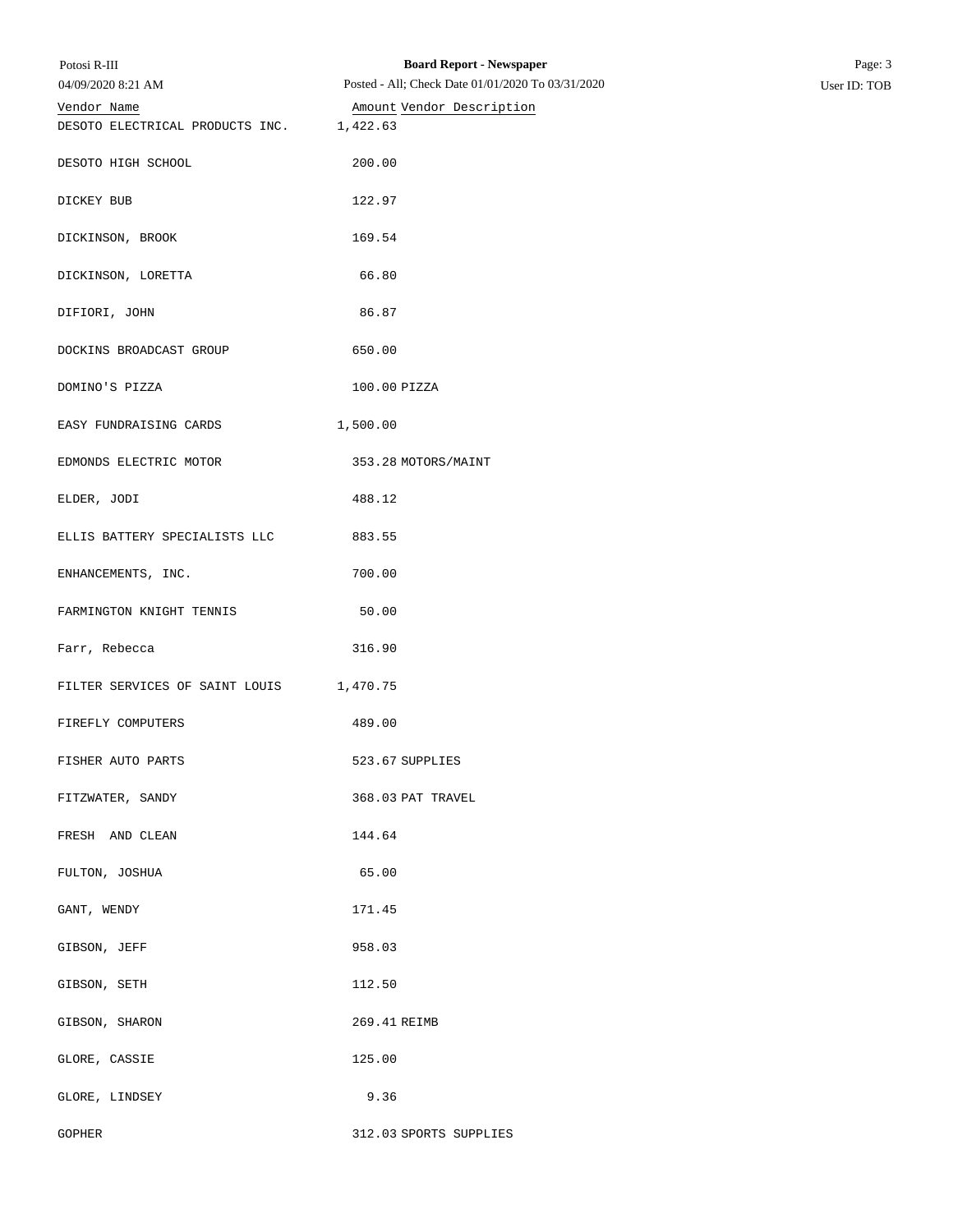| Potosi R-III<br>04/09/2020 8:21 AM | <b>Board Report - Newspaper</b><br>Posted - All; Check Date 01/01/2020 To 03/31/2020 | Page: 4<br>User ID: TOB |
|------------------------------------|--------------------------------------------------------------------------------------|-------------------------|
| Vendor Name                        | Amount Vendor Description                                                            |                         |
| GREENSPRO, INC                     | 1,261.00                                                                             |                         |
| GWS CONTRACTORS INS                | 2,085.00                                                                             |                         |
| HAAR, EDWARD                       | 71.55                                                                                |                         |
| HARCOURT INDUSTRIES                | 129.60                                                                               |                         |
| HARTLEY, KIM                       | 85.95                                                                                |                         |
| HD SUPPLY FACILITIES MAINT, LTD.   | 247.40                                                                               |                         |
| HEDGECORTH, AMANDA                 | 61.54 REIMB                                                                          |                         |
| HEILIG, SAMANTHA                   | 74.75                                                                                |                         |
| HERMANN, BECKY                     | 30.55                                                                                |                         |
| HILLSBORO HIGH SCHOOL              | 328.67                                                                               |                         |
| HILLYARD/ST.LOUIS                  | 625.77                                                                               |                         |
| HOEHN, DUSTIN                      | 175.00                                                                               |                         |
| HOLLOWAY DISTRIBUTING INC          | 8,462.64                                                                             |                         |
| HOWELL, B. JEAN                    | 66.33                                                                                |                         |
| HUDDLESTON, MICHAEL                | 1,483.00                                                                             |                         |
| INDEPENDENT JOURNAL INC            | 456.98 AD                                                                            |                         |
| INTERSTATE BILLING SERVICE INC     | 1,154.91                                                                             |                         |
| JACKSON, ODELL                     | 176.31                                                                               |                         |
| JACKSON, SUSAN                     | 90.00                                                                                |                         |
| JACOBSEN, JONI                     | 261.23 PARENT ED TRAVEL                                                              |                         |
| JEFFERSON SQUARE LAUNDRY           | 1,729.00                                                                             |                         |
| JTM PROVISIONS CO INC              | 1,099.11                                                                             |                         |
| JUST RIGHT PRINTING                | 345.00                                                                               |                         |
| JW PEPPER & SON, INC.              | 960.35                                                                               |                         |
| KAMMERMANN'S EXT CO INC            | 455.00 PEST CONTROL                                                                  |                         |
| KESTER, GREG                       | 91.56                                                                                |                         |
| KFMO 1240                          | 220.00                                                                               |                         |
| KOCH, ABBY                         | 15.27                                                                                |                         |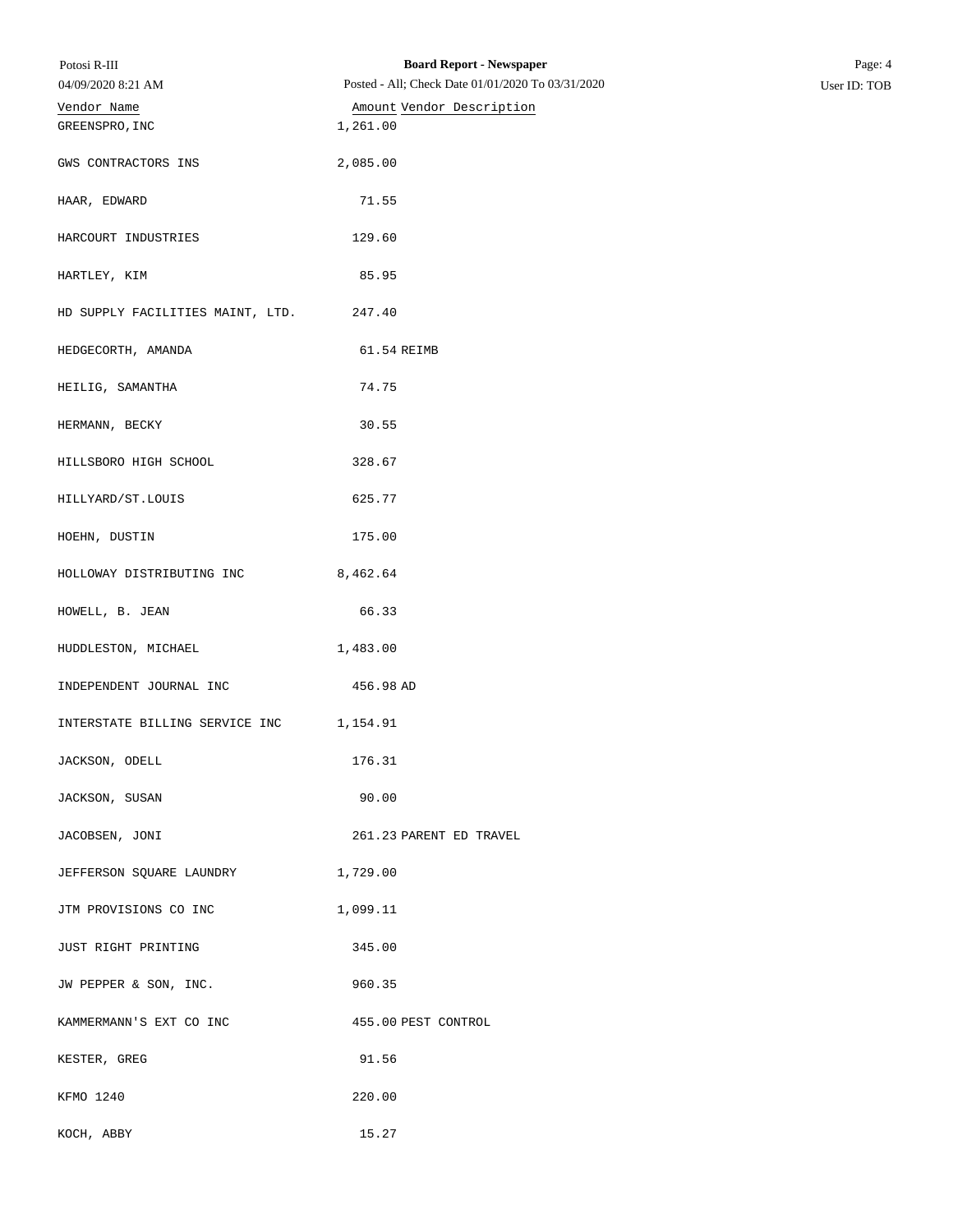| Potosi R-III                                        | <b>Board Report - Newspaper</b>                   | Page: 5      |
|-----------------------------------------------------|---------------------------------------------------|--------------|
| 04/09/2020 8:21 AM                                  | Posted - All; Check Date 01/01/2020 To 03/31/2020 | User ID: TOB |
| Vendor Name                                         | Amount Vendor Description                         |              |
| KRUEGER POTTERY SUPPLY                              | 78.00                                             |              |
| KS STATEBANK                                        | 7,783.95                                          |              |
| KURTZEBORN, ABBIGAIL                                | 147.15                                            |              |
| LEARNING A-Z                                        | 109.95                                            |              |
| LEON UNIFORM CO.                                    | 1,563.96                                          |              |
| LEWIS, EMILY                                        | 223.05                                            |              |
| LEWIS, LINDELL                                      | 103.00                                            |              |
| LONG, NATALIE                                       | 201.27                                            |              |
| MAGIC-WRIGHTER INC                                  | 60.00                                             |              |
| MARCO TECHNOLOGIES LLC                              | 9,311.79                                          |              |
| MARLER, JERAD                                       | 500.00                                            |              |
| MARLER, KYLE                                        | 390.00                                            |              |
| MASC                                                | 680.00                                            |              |
| MASL                                                | 320.00                                            |              |
| MCCOY, STEVEN                                       | 786.95                                            |              |
| MCI                                                 | 81.91 LONG DISTANCE                               |              |
| MELTON SIGNS & TSHIRTS                              | 504.00                                            |              |
| MERSEAL, HEATHER                                    | 114.75 REIMB                                      |              |
| MFAC, LLC                                           | 451.95                                            |              |
| MICKE, GARY                                         | 311.40                                            |              |
| MICKES O'TOOLE, LLC                                 | 26, 296. 18                                       |              |
| MIDWEST RADIO SYSTEMS, INC.                         | 407.76                                            |              |
| MIDWEST SHEET MUSIC                                 | 839.07                                            |              |
| MIMS, GARY                                          | 455.00 BASKETBALL OFFICIAL                        |              |
| MINERAL AREA COLLEGE                                | 251.00                                            |              |
| MINERAL AREA OFFICE SUPPLY 1,143.78 OFFICE SUPPLIES |                                                   |              |
| MISSOURI DEPARTMENT OF PUBLIC<br>SAFETY             | 290.00                                            |              |
| MISSOURI FBLA                                       | 195.00                                            |              |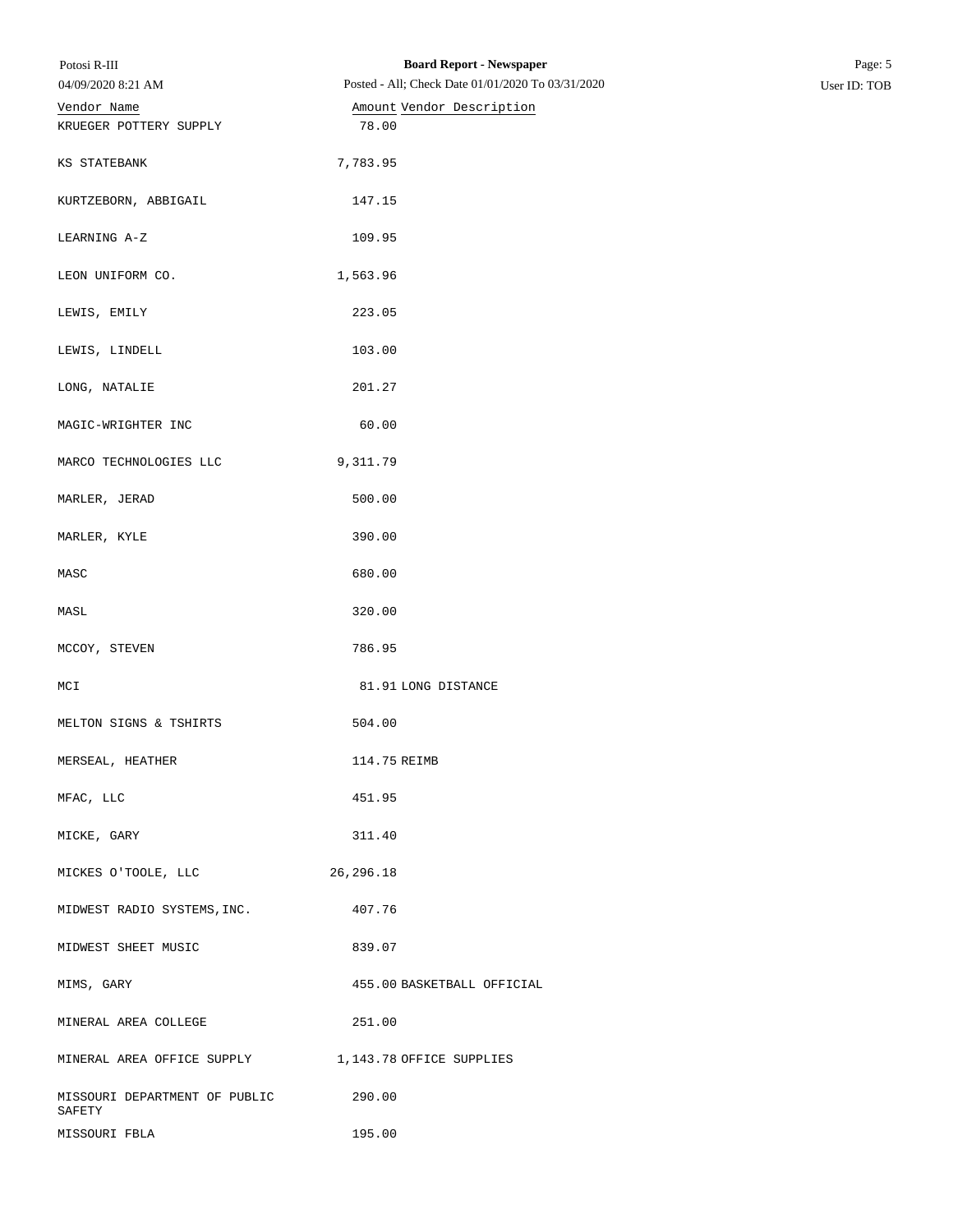| Potosi R-III                                   | <b>Board Report - Newspaper</b>                   | Page: 6      |
|------------------------------------------------|---------------------------------------------------|--------------|
| 04/09/2020 8:21 AM                             | Posted - All; Check Date 01/01/2020 To 03/31/2020 | User ID: TOB |
| Vendor Name                                    | Amount Vendor Description                         |              |
| MISSOURI READING INITIATIVE                    | 35,000.00                                         |              |
| MO DEPT OF NATURAL RESOURCES                   | 100.00                                            |              |
| MO DIV OF EMPLOYMENT SECURITY                  | 377.21 BENEFIT CHARGES                            |              |
| MOLLY HAWKINS' HOUSE                           | 95.38 SUPPLIES                                    |              |
| MSBA                                           | 107.91 MAINT POLICY SVC                           |              |
| MSCA                                           | 150.00                                            |              |
| MSHSAA                                         | 585.00 MEMBERSHIP                                 |              |
| MTCCCA                                         | 20.00                                             |              |
| MTI DISTRIBUTING INC                           | 196.66                                            |              |
| MUELLER WALLA & ALBERTSON PC 6,470.00 AUDITORS |                                                   |              |
| MUNCHIE SHED                                   | 120.60                                            |              |
| MUSIC THEATRE INTERNATIONAL                    | 2,170.00                                          |              |
| NATIONAL FFA ORGANIZATION                      | 227.50                                            |              |
| NCS PEARSON INC                                | 322.33                                            |              |
| NORTH COUNTY HIGH SCHOOL                       | 150.00                                            |              |
| OFFICIALS OFFSITE MANAGEMENT INC               | 40.00                                             |              |
| OLD FASHIONED CANDY CO.                        | 557.12                                            |              |
| OMNI CHEER                                     | 1,153.12                                          |              |
| PALEN MUSIC CENTER                             | 875.00                                            |              |
| PASHIA, JEFF                                   | 34.20                                             |              |
| PBA LANES                                      | 360.00                                            |              |
| PEPSI COLA COMPANY                             | 454.09 SODA                                       |              |
| PERMA BOUND BOOKS                              | 1,681.55 BOOKS                                    |              |
| PERSONAL FIRE PROTECTION                       | 668.25                                            |              |
| PHI MU ALPHA JAZZ FESTIVAL                     | 185.00                                            |              |
| PITNEY BOWES GLOBAL FINANCIAL<br>SERVICES LLC  | 842.85                                            |              |
| PLUMMER'S ACE HARDWARE                         | 9.32                                              |              |
| PORTELL, ADAM                                  | 481.50                                            |              |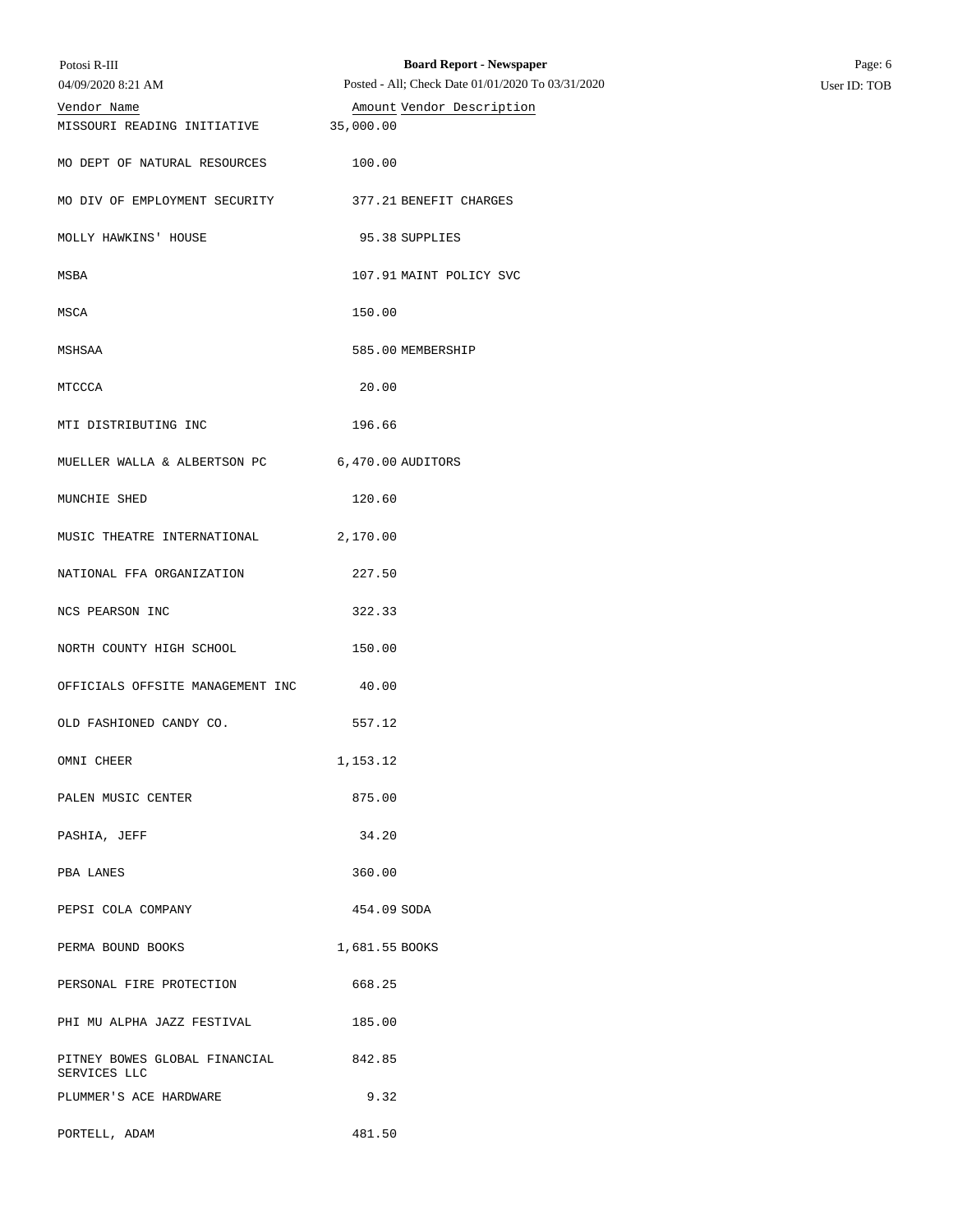| Potosi R-III                                   | <b>Board Report - Newspaper</b>                   | Page: 7      |
|------------------------------------------------|---------------------------------------------------|--------------|
| 04/09/2020 8:21 AM                             | Posted - All; Check Date 01/01/2020 To 03/31/2020 | User ID: TOB |
| Vendor Name                                    | Amount Vendor Description                         |              |
| PORTELL, NICOLE                                | 195.70 WORKSHOP                                   |              |
| PORTER, RAVEN                                  | 125.55                                            |              |
| POTOSI BAND BOOSTERS                           | 733.00                                            |              |
| POTOSI HIGH SCHOOL PETTY CASH                  | 13.77                                             |              |
| POTOSI LUMBER COMPANY                          | 387.34 SUPPLIES                                   |              |
| POTOSI ROTARY CLUB                             | 195.00                                            |              |
| POTOSI, CITY OF                                | 54,883.99 GAS/WATER/UTILITIES                     |              |
| PRAIRIE FARMS DAIRY                            | 33, 355.63                                        |              |
| PROFFER WHOLESALE PRODUCE INC                  | 9,560.85 PRODUCE/FOOD SERVICE                     |              |
| PULLINS, JOSH                                  | 108.45                                            |              |
| PURCELL TIRE                                   | 4,492.00 TIRES/BUS                                |              |
| QUILL CORPORATION                              | 196.71 SCHOOL SUPPLIES                            |              |
| QUINN, PHYLLIS                                 | 117.53                                            |              |
| REALLY GOOD STUFF INC                          | 572.36 BOOKS                                      |              |
| Reary, Heather                                 | 50.56                                             |              |
| ROBART REHABILITATION & WELLNESS,<br>LLC       | 220.00                                            |              |
| ROBOTICS EDUCATION & COMPETITION<br>FOUNDATION | 335.91                                            |              |
| ROYAL PAPERS INC                               | 10,442.75                                         |              |
| RUTHERFORD LEARNING GROUP INC 1,555.75         |                                                   |              |
| SAM SCISM MOTORS INC                           | 51.18                                             |              |
| SAVE A LOT                                     | 135.51                                            |              |
| SCHOLASTIC BOOK CLUBS INC                      | 197.29                                            |              |
| SCHOOL LUNCH SOLUTIONS                         | 13,112.81                                         |              |
| Seiberlich, Jason                              | 338.85                                            |              |
| SEMO WRESTLING CONFERENCE                      | 350.00                                            |              |
| SGC FOODSERVICE                                | 38,396.00 SUPPLIES                                |              |
| SHO-ME TECHNOLOGIES                            | 840.39                                            |              |
| SINCLAIR FLORIST                               | 913.50 FLOWERS                                    |              |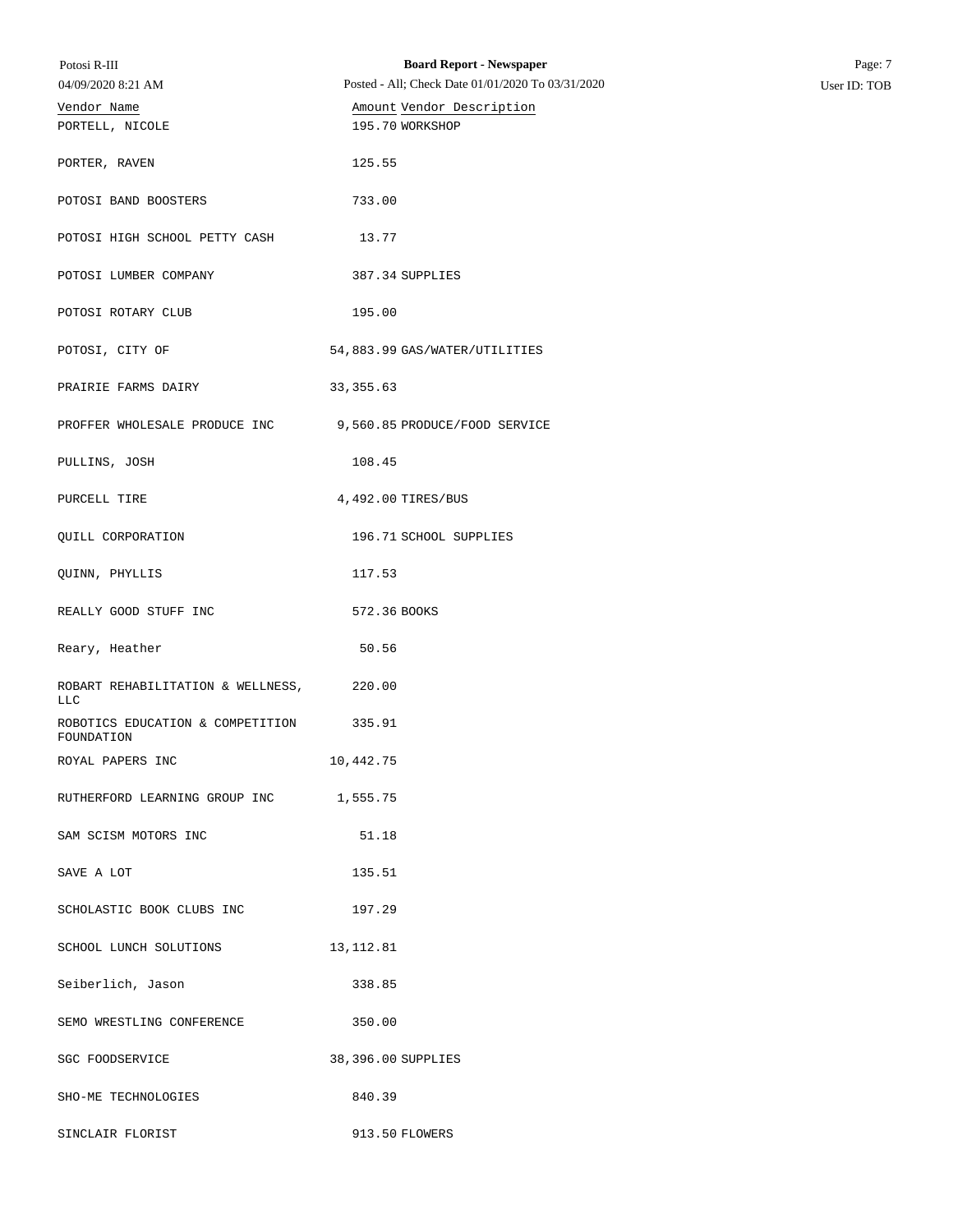| Potosi R-III<br>04/09/2020 8:21 AM                       | <b>Board Report - Newspaper</b><br>Posted - All; Check Date 01/01/2020 To 03/31/2020 | Page: 8<br>User ID: TOB |
|----------------------------------------------------------|--------------------------------------------------------------------------------------|-------------------------|
| Vendor Name                                              | Amount Vendor Description                                                            |                         |
| SMITH, LISA                                              | 95.17                                                                                |                         |
| SOMETHINGCOOL.COM LLC                                    | 18,553.74                                                                            |                         |
| SOUTHPAW GRAFIX                                          | 616.00                                                                               |                         |
| SPORTS SCHEDULING SERVICE LLC                            | 132.50                                                                               |                         |
| ST FRANCOIS COUNTY TREASURER                             | 201.78                                                                               |                         |
| ST. LOUIS UNIVERSITY-AIMS<br>DEPARTMENT                  | 560.00                                                                               |                         |
| STARFALL EDUCATION                                       | 102.19                                                                               |                         |
| STL JOURNALISM                                           | 55.00                                                                                |                         |
| STONIE'S SAUSAGE SHOP, INC                               | 328.32                                                                               |                         |
| SWEET MEMORIES SANDWICH SHOP                             | 395.00 FOOD                                                                          |                         |
| SWIVL                                                    | 75.00                                                                                |                         |
| TANTARA STATE ROAD LLC                                   | 1,571.88                                                                             |                         |
| TASTY BRANDS LLC                                         | 187.47                                                                               |                         |
| TECH ELECTRONICS, INC.                                   | 6,236.62 MAINT                                                                       |                         |
| THEATRE DEPARTMENT OF WEST PLAINS<br>HIGH SCHOOL         | 20.00                                                                                |                         |
| THYSSENKRUPP ELEVATOR CORP 1,336.92 MAINTENANCE          |                                                                                      |                         |
| TITAN INDUSTRIAL CHEMICALS LLC 1,751.80                  |                                                                                      |                         |
| TMI AFTERMARKET SOLUTIONS GROUP                          | 617.76                                                                               |                         |
| TRANE                                                    | 10,281.89                                                                            |                         |
| TREMCO                                                   | 1,642.35 CONSULTING SERVICES                                                         |                         |
| TYSON FOODS INC                                          | 844.77                                                                               |                         |
| UNION MIDDLE SCHOOL MUSIC FEST 20.00 ENTRY FEE           |                                                                                      |                         |
| UNITED HEALTHCARE INS                                    | 648,154.31                                                                           |                         |
| UNITED HEALTHCARE LIFE INSURANCE 444.58<br>COMPANY       |                                                                                      |                         |
| UNIVERSITY OF MISSOURI-ST. LOUIS-395.00<br>DEPT OF MUSIC |                                                                                      |                         |
| US FOODS, INC.                                           | 13,319.77                                                                            |                         |
| VANCE, JERRY                                             | 53.39                                                                                |                         |
| VARSITY SPIRIT FASHIONS                                  | 61.20                                                                                |                         |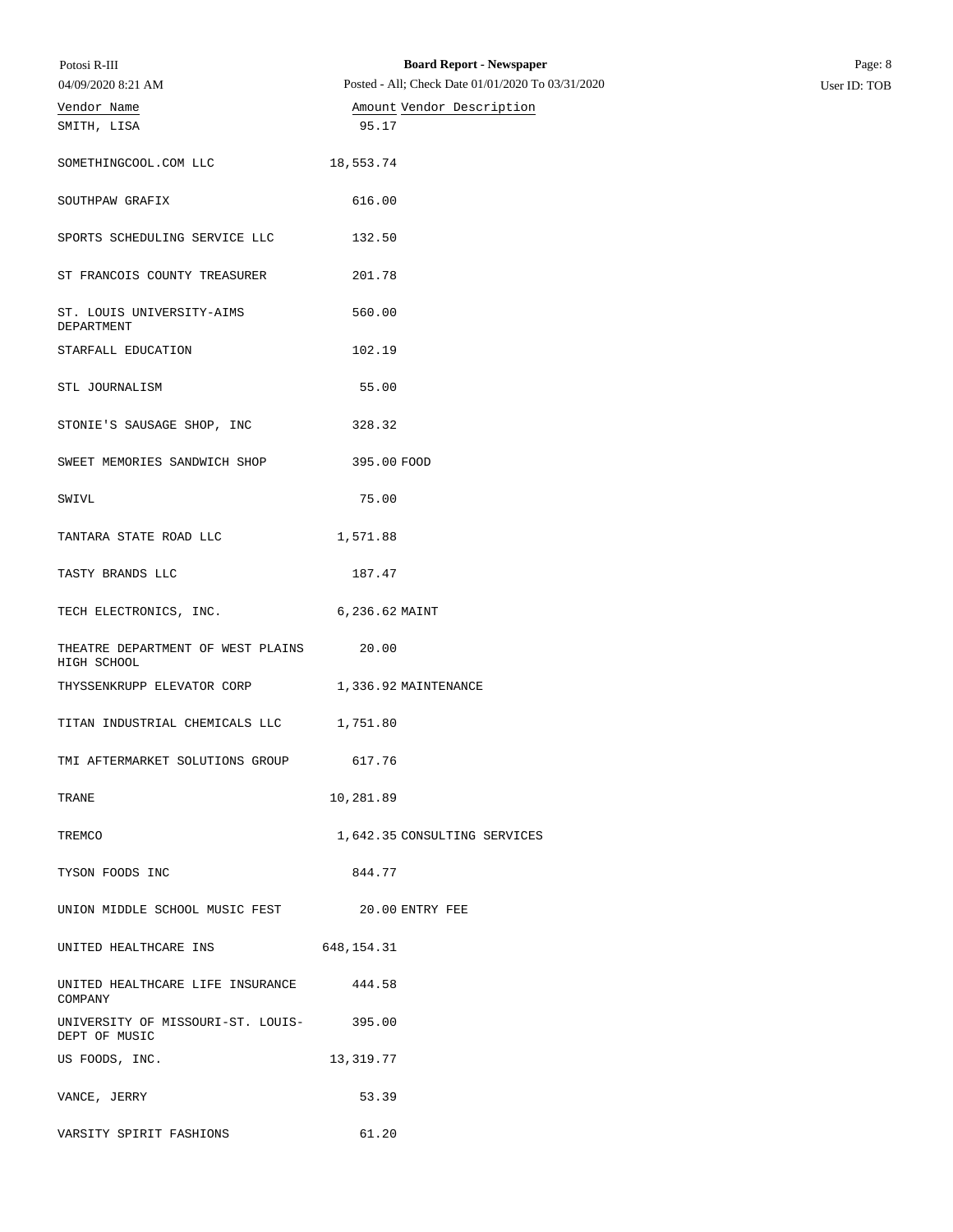| Potosi R-III                                                            | <b>Board Report - Newspaper</b>                   |             | Page: 9      |
|-------------------------------------------------------------------------|---------------------------------------------------|-------------|--------------|
| 04/09/2020 8:21 AM                                                      | Posted - All; Check Date 01/01/2020 To 03/31/2020 |             | User ID: TOB |
| Vendor Name<br>VISA CARD SERVICES                                       | Amount Vendor Description<br>15,357.87            |             |              |
| WALMART COMMUNITY                                                       | 3,494.00 SUPPLIES                                 |             |              |
| WARDENS EAST END LAUNDRY INC                                            | 21.00 MOPS CLEANED/HS                             |             |              |
| WASHINGTON COUNTY AGGREGATES                                            | 756.69 GRAVEL                                     |             |              |
| WASHINGTON COUNTY MEM. HOSPITAL                                         | 191.20                                            |             |              |
| WASTE CONNECTIONS OF MO                                                 | 5,646.72                                          |             |              |
| WILLARD HIGH SCHOOL                                                     | 220.00                                            |             |              |
| WILSON, BRYCE                                                           | 410.70                                            |             |              |
| YANGS 5TH TASTE                                                         | 2,529.95                                          |             |              |
| Yates, Michaela                                                         | 182.54                                            |             |              |
| YMCA OF THE OZARKS                                                      | 16,468.00 NEW TEACHERS LUNCH/                     |             |              |
|                                                                         |                                                   | Fund Total: | 1,228,761.78 |
| Checking<br>$\mathbf{1}$<br>Fund: $20$<br>GRANDVIEW R-II                | Teachers<br>630.00                                |             |              |
| GREAT CIRCLE                                                            | 5,770.00                                          |             |              |
| MO DIVISION OF YOUTH SERVICES                                           | 4,375.53 EDUCATIONAL SERVICES                     |             |              |
| NHC REHAB MISSOURI                                                      | 14,136.00                                         |             |              |
| TREASURER, STATE OF MISSOURI                                            | 3,330.60                                          |             |              |
| WEST ST. FRANCOIS COUNTY R-IV 3,323.39 MICROFISCHE EQUIP<br>SCHOOL DIST |                                                   |             |              |
|                                                                         |                                                   | Fund Total: | 31,565.52    |
| Checking<br>$\mathbf{1}$                                                | Fund: 40 Capital Projects                         |             |              |
| BH PROTECH                                                              | 6,688.08                                          |             |              |
| BSN SPORTS LLC                                                          | 1,501.00                                          |             |              |
| CAPE ELECTRICAL SUPPLY LLC                                              | 1,922.89 MAINT SUPPLIES                           |             |              |
| HOENER ASSOCIATES INC                                                   | 13,364.94                                         |             |              |
| MARCO TECHNOLOGIES LLC                                                  | 1,866.21                                          |             |              |
| NEGWER DOOR SYSTEMS                                                     | 3,345.20                                          |             |              |
| TAYLOR ENGINEERING, LLC                                                 | 2,500.00                                          |             |              |
| UMB BANK, N.A.                                                          | 298,386.22                                        |             |              |